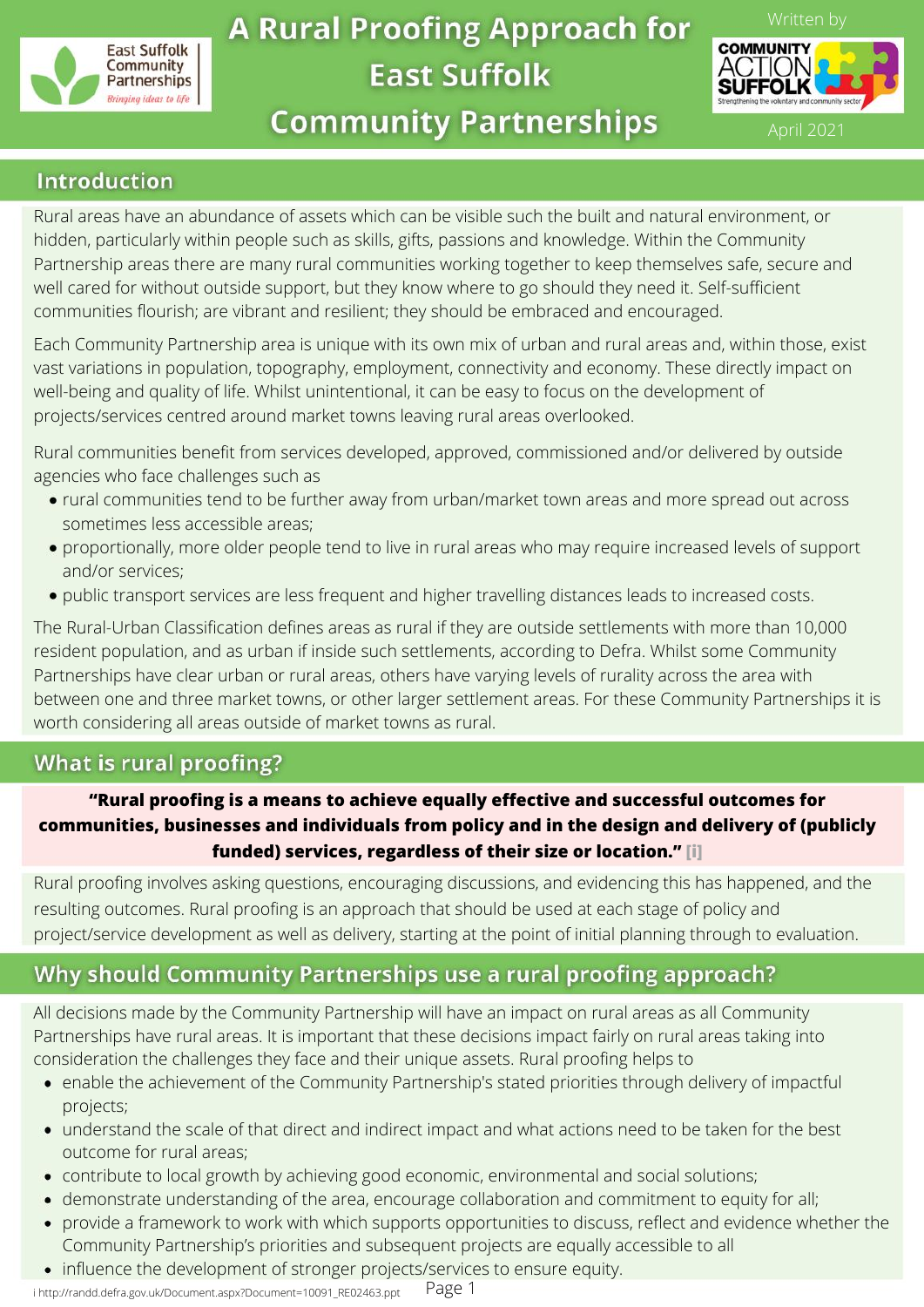# Why is rural proofing effective for Community Partnerships?

**Rural proofing is effective because it**

- **identifies unintended gaps in service accessibility;**
- **identifies and encourages the best use of all available local resources and assets;**
- **identifies opportunities to innovate in collaboration with communities and groups;**
- **considers access and infrastructure, employment, economy and the environment;**
- **demonstrates understanding and commitment to equity to provide fair access to all;**
- **embeds good practice and provides evidence to demonstrate rural consideration.**

# When and how should Community Partnerships rural proof?

#### **Project Initiation** Will this be available to rural areas?

- Have rural areas contributed to the project ideas? How?
- Is there support from rural areas? What evidence is there of this?
- What direct and indirect impact will this have on rural areas? Is this fair?
- Which rural assets can be utilised?
- What will the impact be on rural areas compared with urban areas?
- Are there opportunities for collaborative working?

# **Project Close Down or Transfer**

(through reflection & evaluation)

- What worked well for rural areas?
- How many from rural areas accessed the project/service?
- What is the impact? What evidence is there of this?
- What learning can be taken forward to other projects/services for rural areas?
- What could be amended to improve the delivery and impact in rural areas? Are there budget implications?

**Community Partnership project/service**

## **Planning**

- Are there any barriers for rural areas to access this project/service? E.g. access/infrastructure
- How will this be communicated effectively?
- What adjustments (if any) can be made to ensure equity for rural areas? Are there budget implications? Is the project still viable in rural communities?
- How will this be monitored?

# **Delivery**

(through monitoring & evaluation)

- What is working well for rural areas?
- What is delivery like on the ground in rural areas compared to urban areas?
- How many are accessing this project or service from rural areas compared to non-rural areas?
- Is the project/service effective?
- What is the impact of the delivery?
- What could be amended to improve the delivery and impact in rural areas?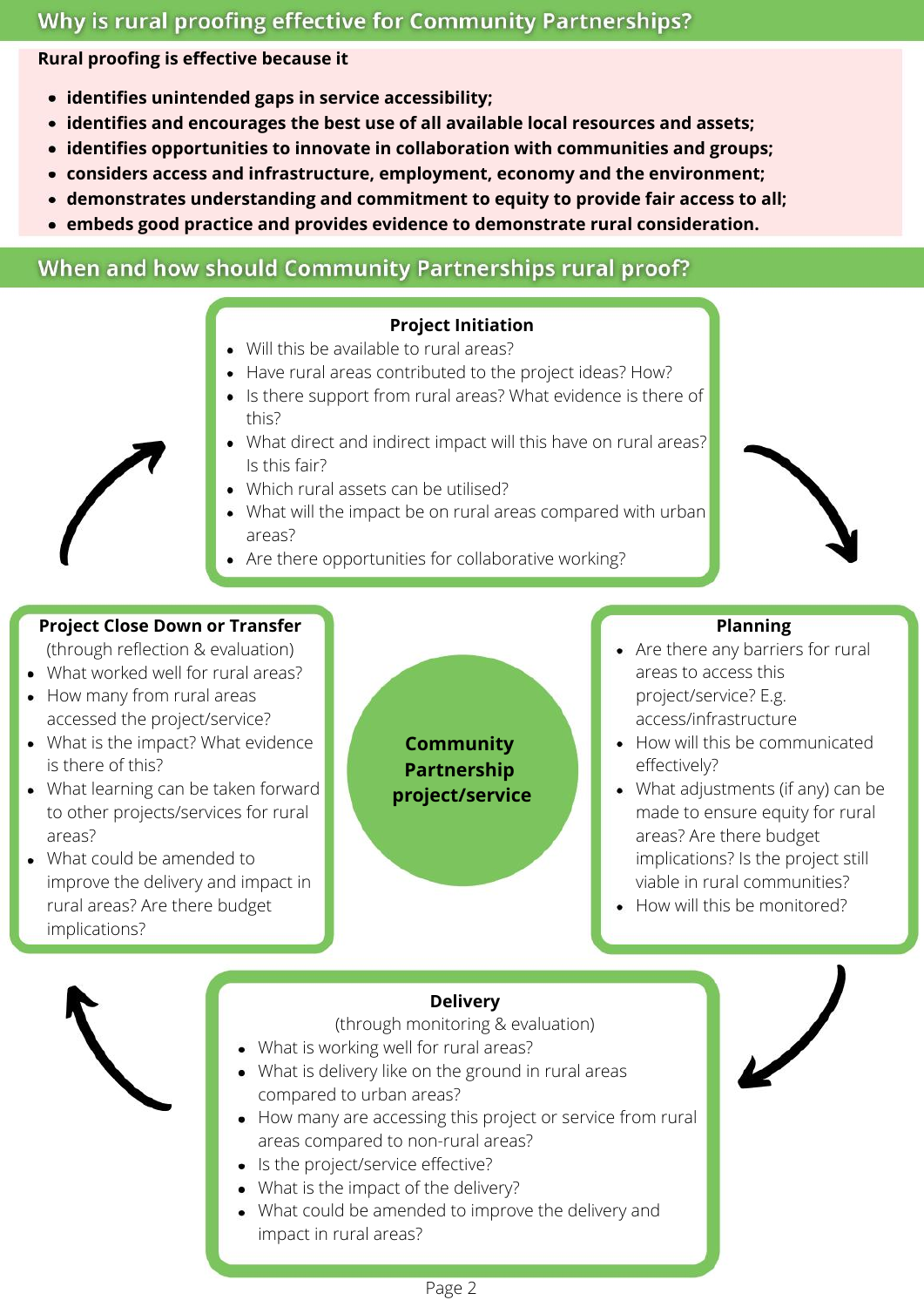# How rural proofing can be embedded across the Community Partnerships

Community Partnerships (CP) should discuss the following suggestions and apply those which will help adopt a rural proofing approach.

#### **Terms of Reference**

The East Suffolk Community Partnerships and the Community Partnership Board have their own Terms of Reference that set out the rules of each partnership. These should be reviewed and perhaps updated to include a commitment to rural proofing. The following examples could be included:

- **Section 1.2 "At least one core member to be a rural champion"**
- **Section 2.0 "Consider how CP decisions impact on rural areas"**
- **Section 3.1 "Ensure all decisions have given due consideration to the direct and indirect impact on rural areas."**

#### **Rural Representation**

Each Community Partnership should review membership and attendance around the table to ensure that there is proportionate representation there for rural areas and rural communities. A CP area with a high proportion of rural area and/or population should have this reflected in its membership.

- **Does the CP know the proportion of rural/non rural residents and geographical area?**
- **Does the CP membership reflect this including all 'hats' individuals wear?**
- **Are multiple hats of members identified explicitly? E.g. A Parish Council AND a youth group**
- **Does the CP need to identify and recruit rural representation?**
- **What can the CP do to stimulate engagement with rural areas?**

## **Rural Champions**

The role of the rural champions as part of the core partnership could be:

- To explain and help the partnerships to understand what rural proofing is;
- To remind partnership members to consider any implications on rural communities and equal accessibility;
- To question what can be done to ensure positive implications affecting rural areas;
- To ensure that any project/service developments address rural considerations throughout the decision-making processes.
- **Who are the rural champions for the CP?**
- **Does the CP need to identify and recruit this rural champion?**
- **Do they understand the role?**
- **Do they need to meet separately as a sub-group?**

## **Community Partnership Priorities**

The priorities should be reflective of the development needed across the whole CP for both rural and non-rural areas to deliver against these priorities. There should be clear evidence to support this, subject to appropriate and regular review.

**Do the priorities need reviewing? Do the priorities reflect the needs of rural areas?**

## **Budget Allocation**

Consideration should be given to reviewing budget allocations to ensure that they reflect the rural/urban split of that CP, and that rural needs are being addressed. It may be necessary to consider ringfencing an appropriate proportion of the CP's budget to ensure fair allocation of monies.

- **What proportion of funding has been allocated and spent so far on rural areas and residents?**
- **How does this compare to non-rural areas?**
- **How does this compare to the rural/non-rural population and/or geographical split?**
- **What can the CP do to stimulate engagement and project ideas from rural areas?**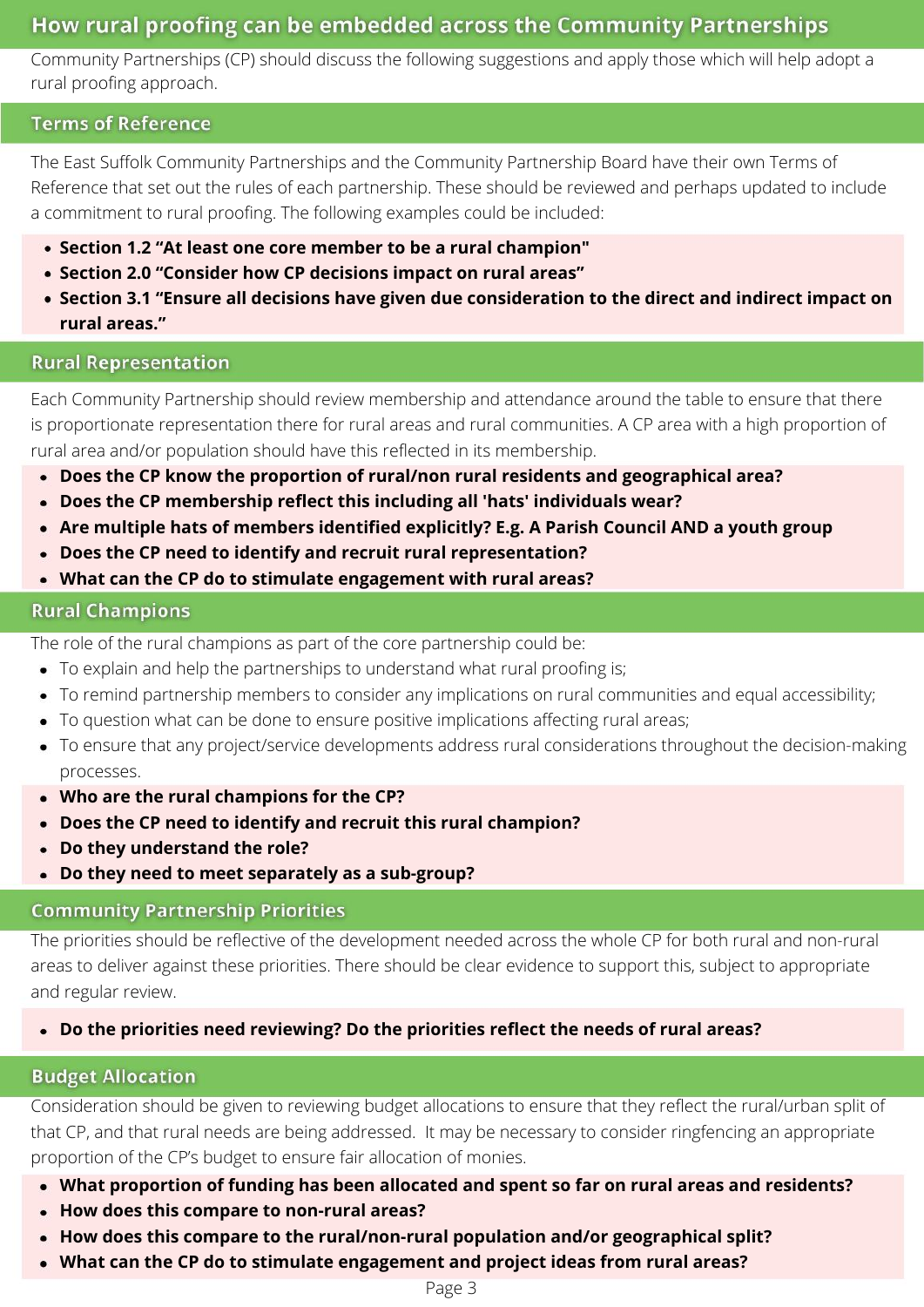# **Small Grants Scheme**

The Community Partnership should ensure the rural proofing approach is continued across its small grants scheme to encourage the opportunity to consider the needs of, and impact on, rural areas and residents.

- **What proportion of funding will be ringfenced for rural areas and residents?**
- **How does this compare to non-rural areas and residents?**
- **How can the CP encourage effective communication with rural communities and stimulate discussions about community led projects, making best use of local assets?**

Application notes should clearly explain the importance of rural consideration and its impact on communities.

## **Example wording for application notes**

The Community Partnership is committed to applying a rural proofing approach to its work. This ensures that any decisions made by the Community Partnership will be made considering equity for rural areas. We would like to see this approach reflected in the community projects we support and therefore encourage applicants to tell us how they *have considered rural areas and residents.*

The funding application should have specific questions asking about inclusivity and accessibility for people living in rural areas.

## **Example questions and explanations for the application form**

# **What can be done to encourage participation from rural residents and ensure that local assets are utilised fully? What are the barriers to participation for rural residents and how can these be overcome?**

- Applicants should demonstrate they are engaged with the community and what they will contribute.
- Applicants should consider what could be done to overcome any real or perceived barriers.
- There might be cost implications to these so budgeted costs may increase.

## **Is your project accessible to rural residents? If so, how?**

- Applicants should consider whether their project/service can be reached by rural residents particularly those who do not have access to a private car.
- The cost of transport such as a bus, community transport or taxi might be a barrier for some.
- Transport schedules may not fit with session/service times.

## **Will planned communication reach rural residents?**

- Spreading the word in rural areas can be more difficult due to fewer lines of communication and sparser populations.
- Multiple methods of communication will have a greater impact than just one.
- Examples include local newsletters, notice boards, social media including paid for services such as Facebook boosts, posters/flyers, 1 to 1 or small group conversations at community activities, word of mouth, through schools and local organisations.

## **How will rural participation be monitored?**

- Applicants should think about how they will monitor where participants come from to ensure fair access to rural and non-rural residents.
- Applicants may need to amend their plans at a later stage to take any rural/non-rural imbalances into consideration.

# **Clear application assessment criteria including those for the rural proofing approach should be in place for the assessment process.**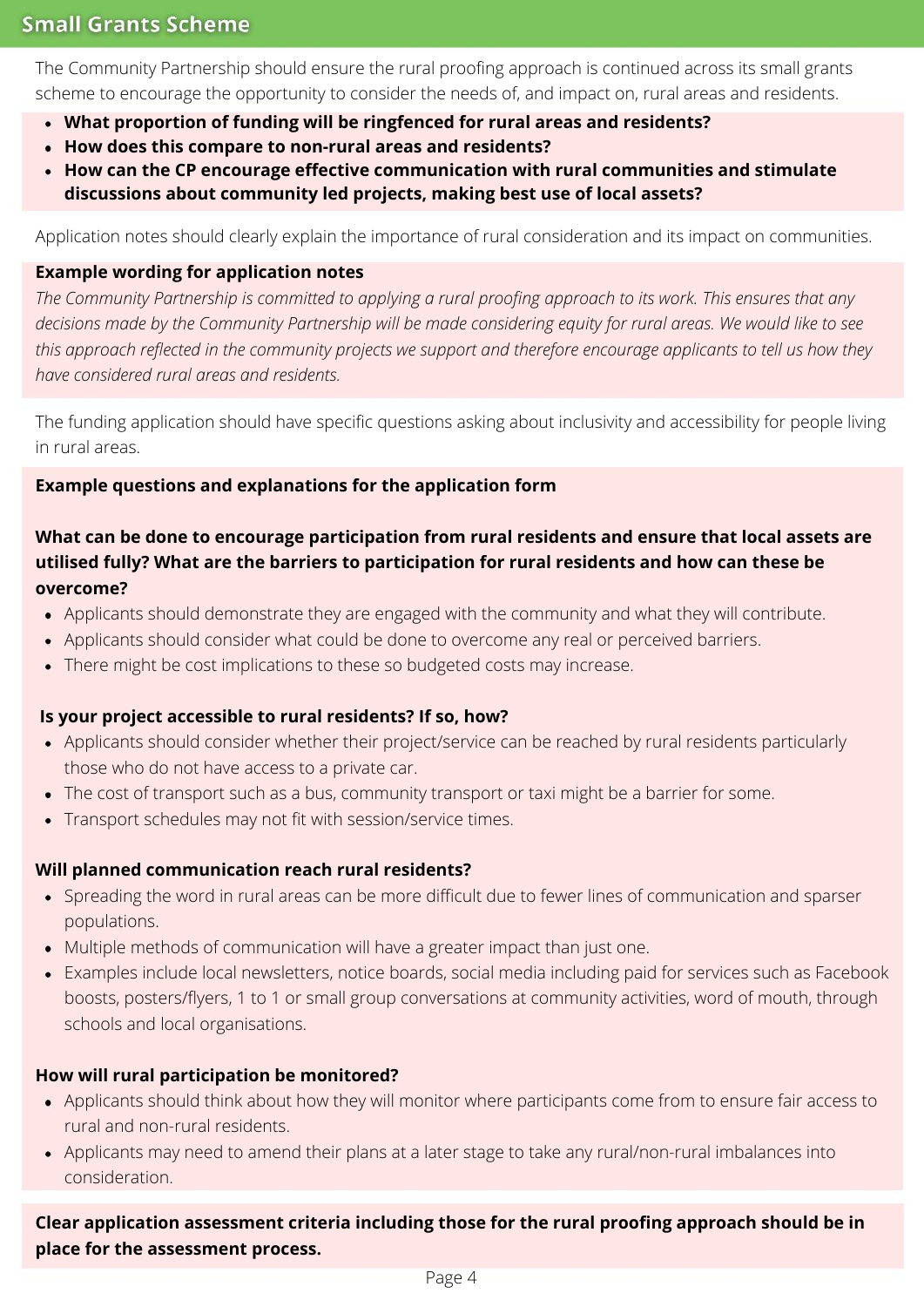# **Youth Cafe / Summer Activities for Young People**

**Young People in the area have voiced that they would like to have a regular drop in for young people where they can get together with others in a safe space. They would like to have a café with Wi-Fi as well as space to do activities. Suitable space has been identified in a market town.**

# **Questions to facilitate discussion**

## **Communication**

- How will the service be promoted effectively to rural young people/residents to reach the widest audience?
- How will rural residents know about any volunteering opportunities and be encouraged to participate?
- What other methods of communication could be used?
- How could other groups/organisations/partners support with communication?

#### **Access**

- Can young people and volunteers from rural areas realistically get there?
- How will they get there? Walk? Cycle? Lift from family? Lift with others? Public or community transport?
- How will session times impact on this?
- Could session times be changed to fit in with public transport? Or when lifts are available?
- Will daylight hours impact on safe travel for those walking and cycling?
- Could transport be provided to get there?
- Could this be a mobile service so that the youth provision is delivered in more communities reducing the need to travel and enabling more people to use it? Will this have the same impact?
- Could IT solutions be used so people do not need to travel?
- Will IT solutions negatively impact on social/mental health needs of young people already living in remote rural areas?
- Are there already similar provisions running which could be expanded nearby to provide a similar facility for those who cannot get there?
- Project targets could be set for the number of young people from rural areas attending to ensure that the service provider actively promotes and encourages young people from rural areas. Consider if additional funds are required.

#### **Assets**

Will the project make the most of local assets in rural areas? E.g. skills, connections, knowledge

#### **Cost**

- Will the cost of transport be more prohibitive for people from rural areas to get there?
- Could transport subsidies be offered to enable people to get there?
- Will rural broadband quality and cost be prohibitive?
- Will IT costs to YP be prohibitive and therefore a barrier to them accessing the service?

#### **Monitoring**

- What monitoring information could be provided to evidence engagement and participation from rural areas?
- How could any learning be used to expand the project/service into other rural areas?
- How will good news stories, impact and learning be shared and communicated?